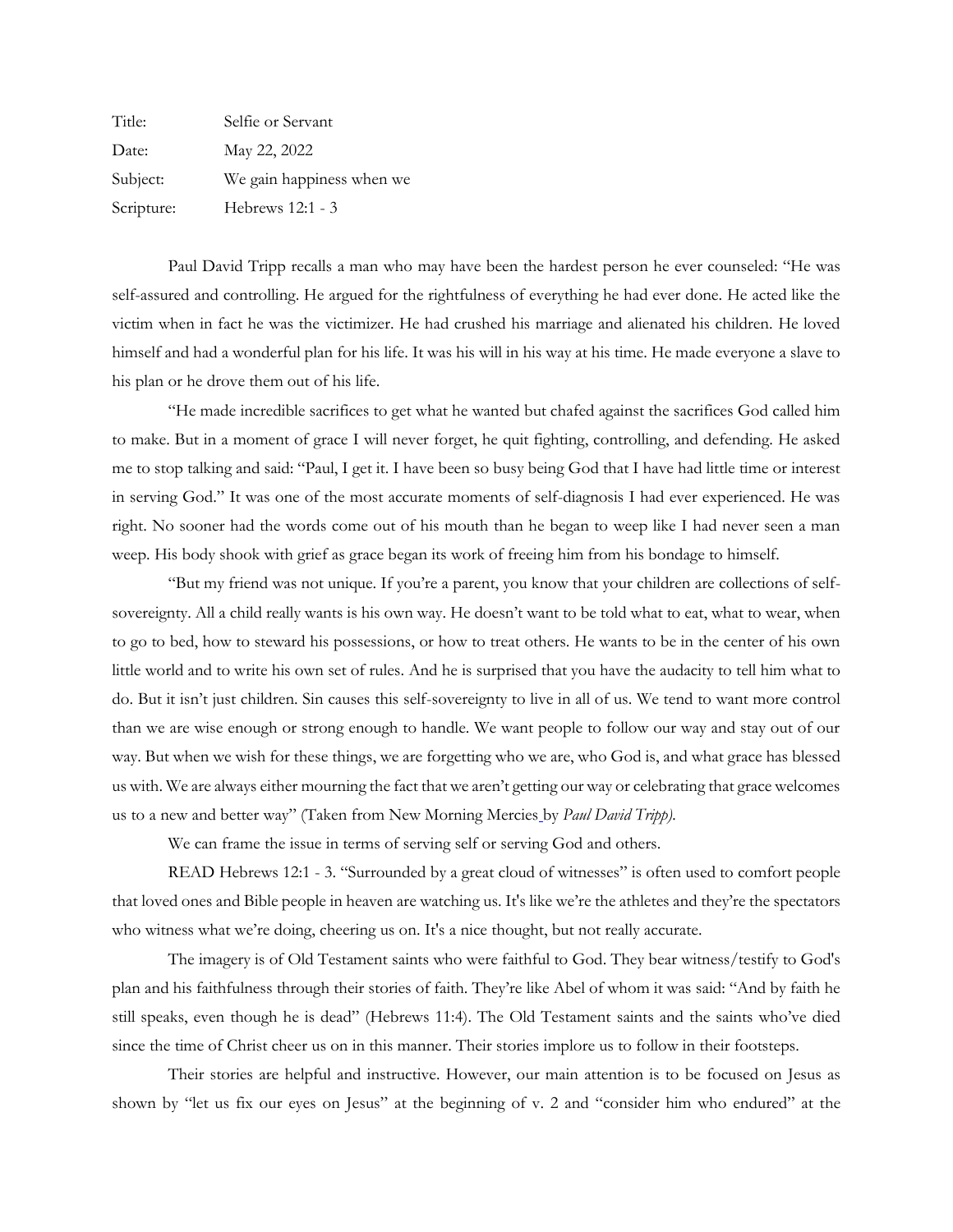beginning of v. 3. We need to see what Jesus said about serving and how he exemplified it so we can have a better understanding and application of how we're to serve.

Jesus is the Supreme Witness by virtue of his perfect life and sacrificing his life for others. His testimony is weightier than all who came before and after him. He ran the faith race perfectly. Everyone else had stumblings and failures. He's described as the author and perfecter of our faith. Other translations and people trying to clarify the meaning use related words: beginning, pioneer, captain, leader, source, initiator, finisher, goal, completion, consummation, objective, the one who brings it to maturity and the perfection.

We wouldn't be able to have faith if it weren't for Jesus. He created it, lived it out and is the goal of our faith. The Bible asserts Jesus is the only one who could be God. He stands out among all other initiators of belief systems who remained dead after they died or never existed to begin with. He is the only person who died and came back to life.

Jesus did what he did because of the joy/happiness he'd receive. Bob Deffinbaugh: "Jesus was motivated by the "joy set out for him." The term "set out" is the same term that we find in verse 1, which speaks of the race "set out" for us. The "joy" set out before Jesus was the joy set out for Him by the Father. While the specifics of this "joy" are not spelled out, I think that it is safe to say that this joy would include... the joy of obeying and carrying out the Father's will, the joy of bringing glory to the Father, the joy of being raised, ascended, and exalted at the right hand of the Father, the joy of reconciling lost sinners to God" (bible.org/seriespage/30-losing-weight-hebrews-121-3).

Jesus looked ahead to when he'd return to heaven where he'd sit at the Father's right hand till his enemies were made a footstool for his feet (Hebrews 12:2). Because of serving which led to his death on the cross "God highly exalted him and gave him the name that is above every name, so that at the name of Jesus every knee will bow—in heaven and on earth and under the earth— and every tongue confess that Jesus Christ is Lord" (Philippians 2:8–11). He'd be restored to perfect fellowship with the Father. Full happiness.

What would be his path to joy/true happiness? We see it in v. 2: "endured the cross, scorning its shame." Kind of sounds crazy, doesn't it? Jesus Christ knew ahead of time what it meant to be crucified for the sins of all humanity. He knew how the physical pain and torture would feel -- nails driven through his wrists and feet, crown of thorns on his head, excruciating struggle of trying to breathe. He knew the mental anguish he'd go through. He knew the spiritual suffering of becoming sin, of having all of mankind's sin placed on him.

Doesn't sound like a road to joy. Sounds like a road to unimaginable misery and sadness. There may not have been joy in the journey as he experienced the cross, but he knew there was joy in his destination. Jesus did what he did because his eyes weren't fixed on himself. His eyes were fixed on us and he considered us.

Jesus came to serve. He changed the way people should view serving. Ancient Greeks viewed it as menial, beneath the dignity of the normal person. Jews saw it as meritorious, something for which they'd earn credit with God. Jesus elevated serving to the highest form of relationship though it involves sacrifice, giving of oneself, putting others interests first.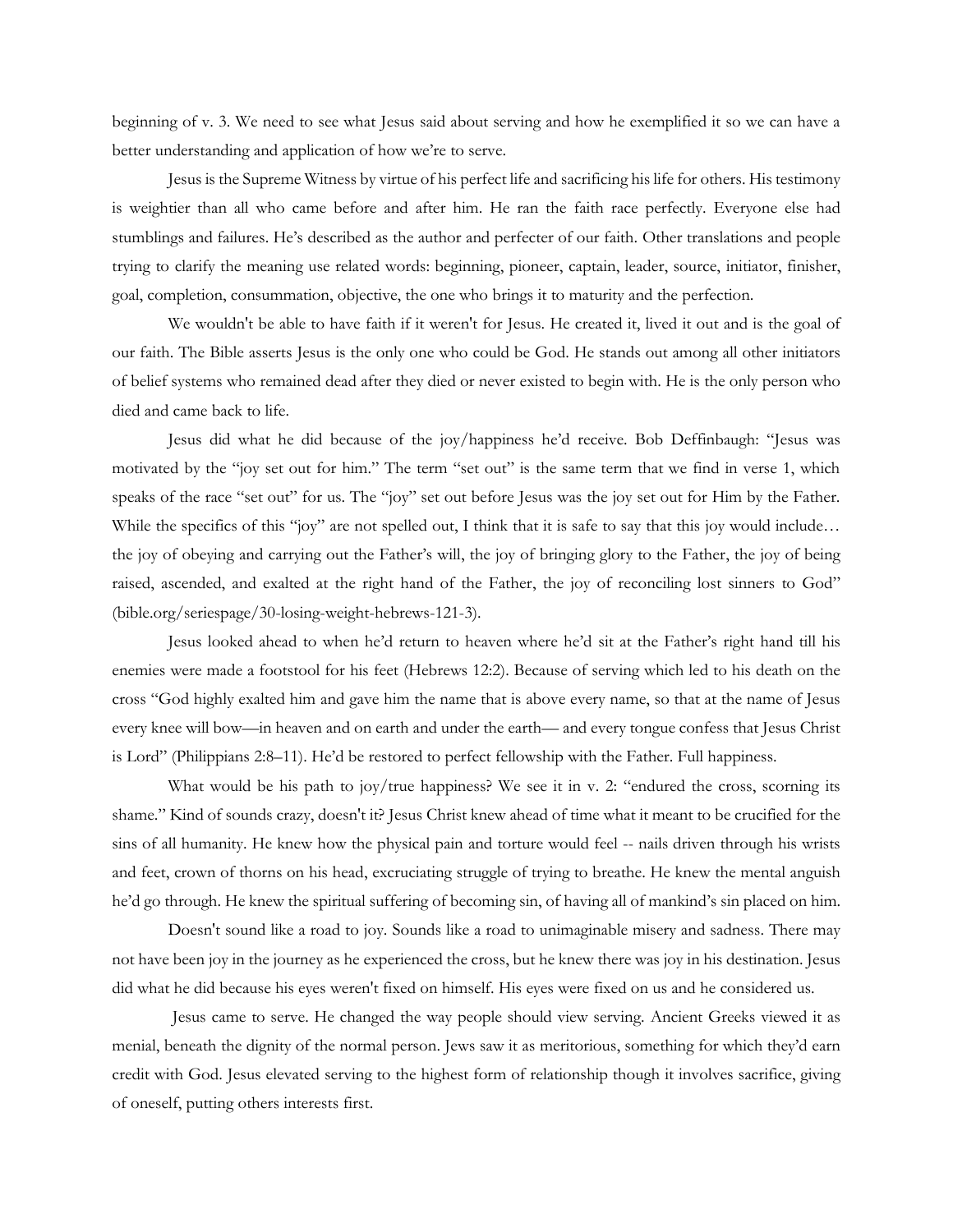Patrick Morley defines a servant: "someone who goes where Jesus would go to do what Jesus would do... Unless and until we serve him as an expression of gratitude, our lives will have no enduring meaning. We will not be happy" (10 Secrets of Happiness, p. 141). He cited three main activities in which Jesus was involved: relieving human suffering, teaching people about the kingdom of God and training disciples to do what he did.

We are to be like our Lord and Master, the Master Servant. Jesus said as much: "Whoever serves me must follow me and where I am, my servant also will be. My father will honor the one who serves me" (John 12:26). Like Master, like servant. We're servants who serve.

We began by looking at the joy set before Jesus. What's the joy set before us? It's expressed in related terms in Hebrews 12. The purpose of the teaching is so we "will not grow weary and lose heart" (Hebrews 12:3). Those are certainly the opposite of having joy/true happiness. Later, in v. 5, it speaks of the word of encouragement that addresses us as sons. In v. 6 we're reminded the Lord loves us. V. 10 - God has our good in view. Lastly, in v. 11 - a harvest of righteousness and peace would be produced in us.

Jesus told many parables about his return, referring to his followers as servants who needed to be ready for the master's return. One parable reverses the expected roles of master and servants (Luke 12:35 - 37): "Be dressed ready for service and keep your lamps burning, like men waiting for their master to return from a wedding banquet, so that when he comes and knocks, they can immediately open the door for him. It will be good for those servants whose master finds them watching when he comes." So far, sounds like the usual script. Let's continue. "I tell you the truth, he will dress himself to serve, will have them recline at the table and will come and wait on them." Another parable informs us Jesus will greet his faithful servants: "Well done, good and faithful servant!... Come and share your master's happiness!" (Matthew 24:21, 23).

Jesus, the Master, will serve his servants in heaven. He'll reward them as he'll provide and fill them with all they need. There's the wedding supper of the Lamb where he, as the groom, serves as host. How will it work? Will he do the serving by speaking the meal into existence? Will the angels be the servers?

There's "a river of the water of life, as clear as crystal, flowing from the throne of God... On each side of the river is the tree of life which bears 12 crops of fruit... the leaves of the tree are for the healing of the nations. No longer will there be any curse...and they will reign forever and ever" (Revelation 22:1 - 5). There's the most important promise of being with Jesus: "Now the dwelling of God is with men, and he will live with them. They will be his people, and God himself will be with them and be their God" (Revelation 21:3).

Listen to this depiction of joy in heaven: "The tension is taken off...for there is no need for painful effort, and the lamps that burn dimly and require tending…are laid aside, and 'they need no candle, for the Lord is the light thereof'; and there is no more intense listening for the first foot-fall of One who is coming, for He has come, and expectation is turned into fellowship and fruition. The strained muscles can relax, and instead of effort and weariness, there is repose upon the restful couches prepared by Him…ever new refreshment, like a whiff of fresh air or the gleam of the far-off daylight at the top of the shaft to the miner, cramped at his work in the dark…there is neither pollution to be feared from the golden pavement, nor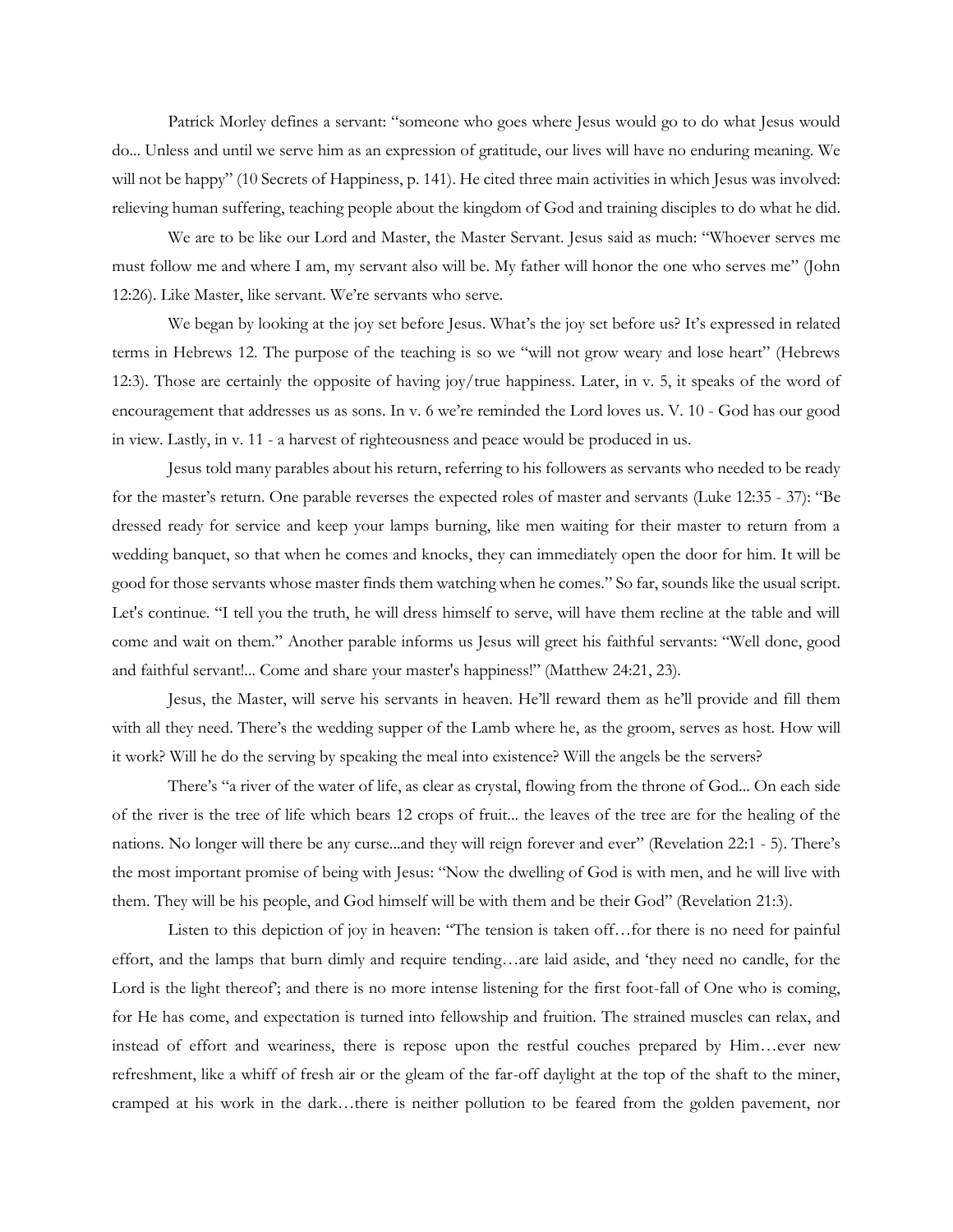detention from briars or thorns, nor work that is so hard as to be toil or so unwelcome as to be pain. There is rest from labor, care, change, and fear of loss, from travel and travail, from tired limbs and hearts more tired still, from struggle and sin, from all which makes the unrest of life" (MacLaren's Expositions, Luke 12:37).

We can also experience moments of joy/true happiness while we're on earth as we serve even as Jesus experienced. We don't have to wait till we get to heaven.

Max Lucado asks us to imagine the joy-giving benefits of decisions to serve through things like offering to wash dishes, arriving on time for staff meetings and listening attentively, giving out encouragement notes or mowing the grass of the elderly couple. He says, "Of course you can! You've experienced it. When you took a pie to the sick coworker or sang a song to the sick child, were not both of you encouraged because of it?"

Then he introduces us to Moe and Joe. "Moe expects everyone to serve him. The moment he awakens he thinks, *Is someone going to bring me coffee?* He leaves the house thinking, *The traffic better be light.* If the service of the convenience store clerk is slow, Moe is mad. If the parking lot attendant forgets Moe's name, Moe grumbles. If the employees at work need more time than Moe wants to give them, Moe lets them know. Moe has high expectations of the world. He expects to be served. He expects people to cater to his plans, meet his needs, and reward him. Consequently, Moe is seldom happy. The service is too slow, the commute takes too long, and employees don't remember his name quickly enough. Moe, miserable Moe.

"Joe, on the other hand, measures the success of his day with this standard: Whom can I help today? Since there are always people who need help, Joe is insanely successful. He serves his wife by bringing her coffee in the morning. He serves the convenience store clerk by giving him a smile. He serves the parking lot attendant with an encouraging word. He keeps a positive attitude at work. Bad weather? Snarly traffic? No problem. The world doesn't exist to take care of him. He exists to take care of others. Circumstances do not affect him. Joe goes to bed with a smile on his face.

"Moe is unhappy and makes people frown. Joe is happy and makes people smile. Which one are you? Moe? Joe? Or a little bit of both, Mo-Jo? Maybe it's time to look at life differently. Make your happiness dependent on how others serve you, and you will always be disappointed. Find happiness in serving others, and ... Well, you can complete the sentence" (Max Lucado, How Happiness Happens, pp. 96 - 98).

While on earth, like Jesus, we're to endure our cross. Jesus told us we're to deny ourselves, take up our cross daily and follow Him (Luke 9:23). Part of this is dying to self and the ways self wants us to consider ourselves as most important. It includes throwing off the dead weight of sin and running with perseverance (v. 1). It includes struggling against sin (v. 4). It includes submitting to the Lord's discipline (vv. 5 - 11). It means being alive to God's priorities. It means serving the Lord and serving others.

Two heroes of the faith provide excellent perception. When George Mueller was asked the secret of his service, he responded: "There was a day when I died, *utterly died*; died to George Mueller, his opinions, preferences, tastes, and will; died to the world, its approval or censure; died to the approval or blame even of my brethren and friends; and since then I have studied to show myself approved only to God."